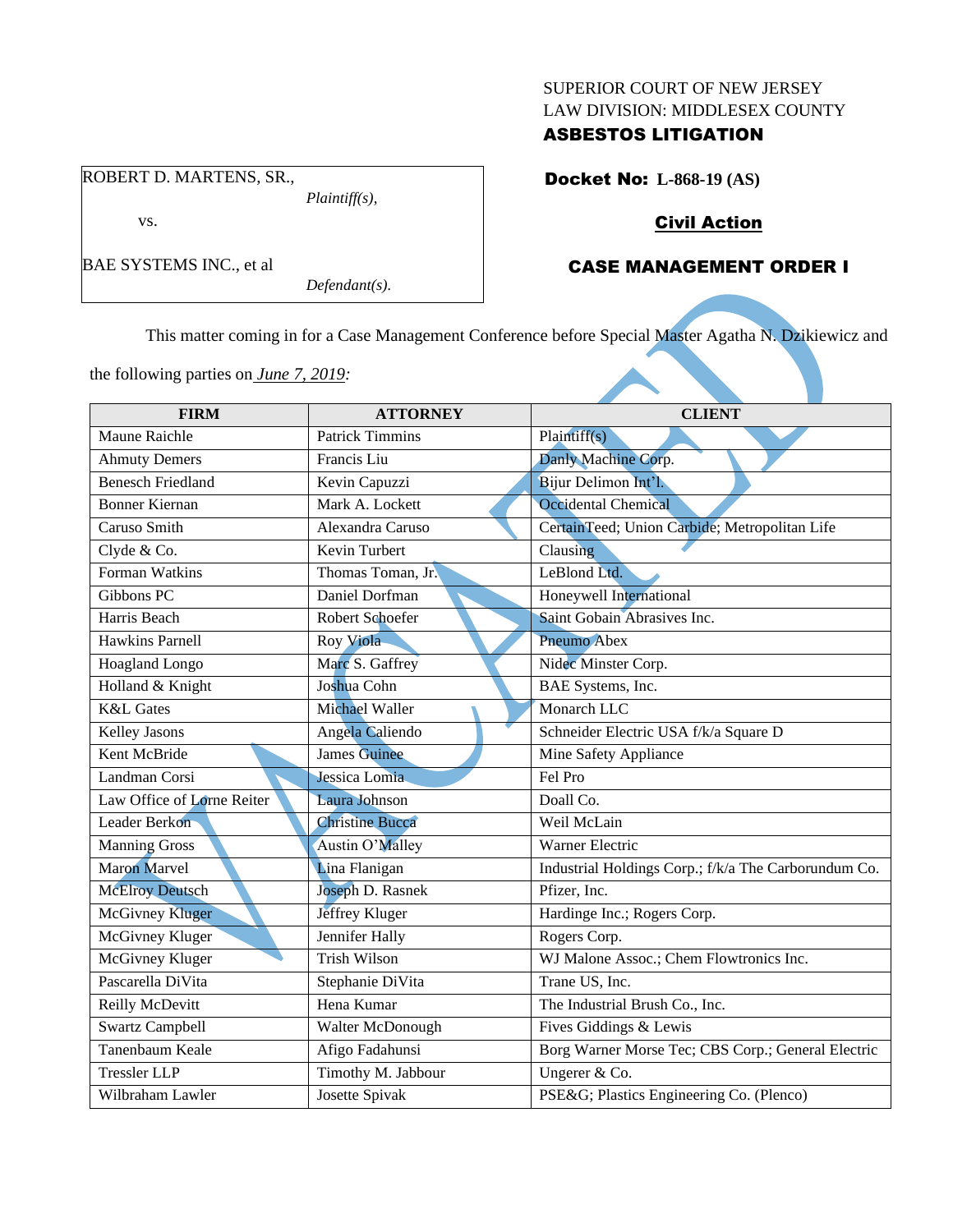IT IS on this **10th** day of **June 2019**, *effective from the conference date;*

### **ORDERED** as follows:

Counsel receiving this Order through computerized electronic medium (E-Mail) shall be deemed by the court to have received a copy of the filed original court document. Any document served pursuant to this Order shall be deemed to be served by mail pursuant to *R*.1:5-2.

Defense counsel shall notify plaintiff's counsel within thirty (30) days of the date of this Order if their client was incorrectly named in the Complaint. Counsel may be barred from raising this defense at a later time for failure to comply.

Any jurisdictional motions must be filed in accordance with the Court Rules or be waived.

Any *forum non conveniens* motions must be filed as soon as practicable; once sufficient discovery is conducted so that the motion may be properly brought.

### **DISCOVERY**

| June 21, 2019                | Defendants shall serve answers to standard interrogatories by this date.                                                                                                                                                                                 |  |
|------------------------------|----------------------------------------------------------------------------------------------------------------------------------------------------------------------------------------------------------------------------------------------------------|--|
| July 31, 2019                | Plaintiff shall propound supplemental interrogatories and document requests by this date.                                                                                                                                                                |  |
| September 6, 2019            | Defendants shall serve answers to supplemental interrogatories and document requests by this<br>date.                                                                                                                                                    |  |
| July 31, 2019                | Defendants shall propound supplemental interrogatories and document requests by this date.                                                                                                                                                               |  |
| September 6, 2019            | Plaintiff shall serve answers to supplemental interrogatories and document requests by this<br>date.                                                                                                                                                     |  |
| October 15, 2019             | Fact discovery, including depositions, shall be completed by this date. Plaintiff's counsel shall<br>contact the Special Master within one week of this deadline if all fact discovery is not<br>completed.                                              |  |
| October 15, 2019             | Depositions of corporate representatives shall be completed by this date.                                                                                                                                                                                |  |
| <b>EARLY SETTLEMENT</b>      |                                                                                                                                                                                                                                                          |  |
| February 7, 2020             | Settlement demands shall be served on all counsel and the Special Master by this date.                                                                                                                                                                   |  |
| <b>MEDICAL EXPERT REPORT</b> |                                                                                                                                                                                                                                                          |  |
| December 2, 2019             | Plaintiff shall serve medical expert reports by this date.                                                                                                                                                                                               |  |
| December 2, 2019             | Upon request by defense counsel, plaintiff is to arrange for the transfer of pathology specimens<br>and x-rays, if any, by this date.                                                                                                                    |  |
| March 6, 2020                | Defendants shall identify its medical experts and serve medical reports, if any, by this date. In<br>addition, defendants shall notify plaintiff's counsel (as well as all counsel of record) of a<br>joinder in an expert medical defense by this date. |  |

 $\_$  , and the set of the set of the set of the set of the set of the set of the set of the set of the set of the set of the set of the set of the set of the set of the set of the set of the set of the set of the set of th